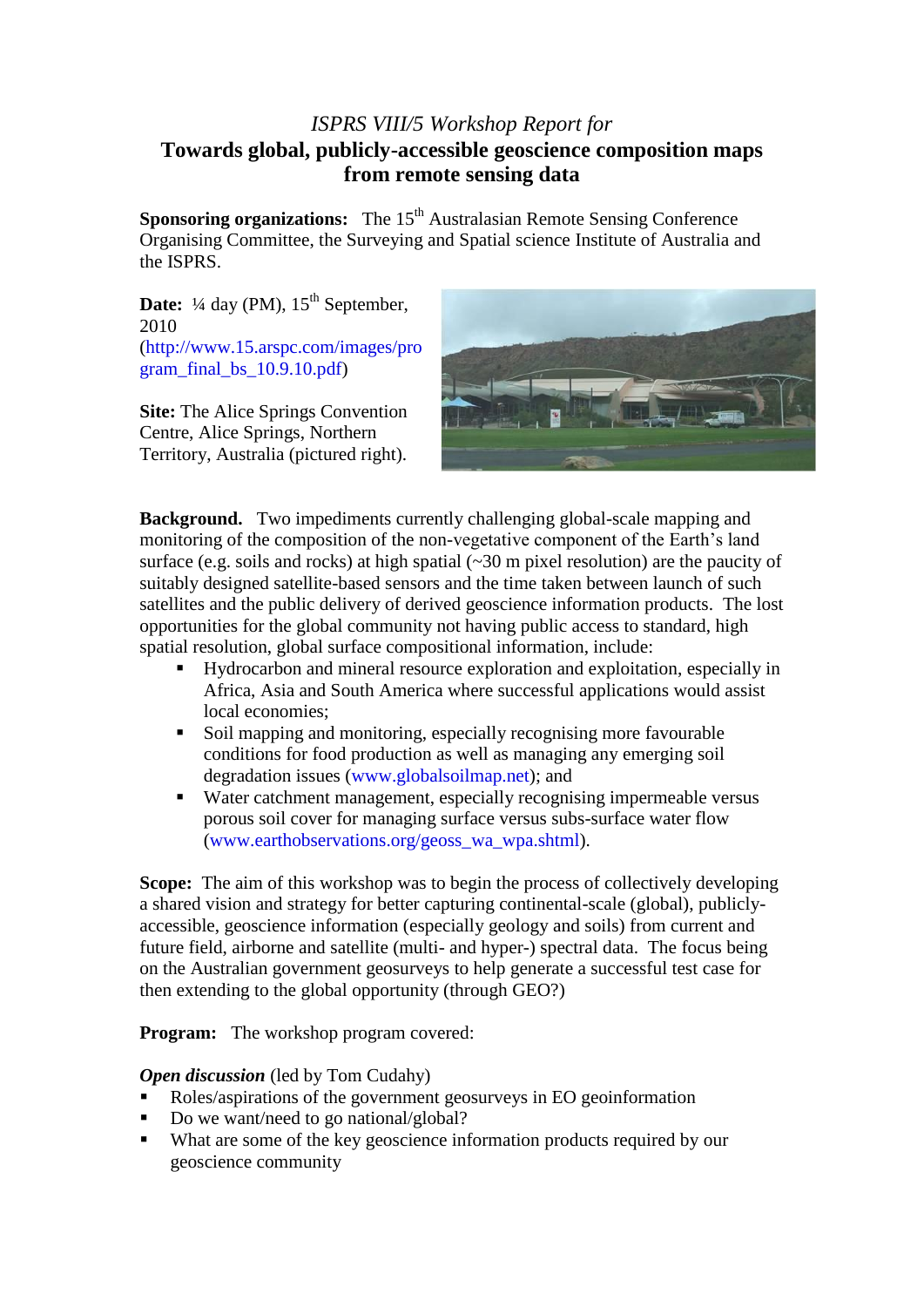*Presentation* Matilda Thomas (Geoscience Australia) - ASTER geoscience tools for Australia: applications for regional mapping. *Using archived ASTER satellite data to generate publicly accessible country-scale geoscience maps.*

*Presentation* Trude King (USGS) - Resource Mapping in Afghanistan Using HyMap Data – *1 st country-scale hyperspectral (airborne) geoscience mapping survey.*

*Open discussion* (led by Tom Cudahy)

- Standards, transferable, traceable, JPEG or measured data what is achievable?
- Information delivery systems seamless and interoperable?
- $\blacksquare$  How do we go National/global?
- Can we better design geoscience information needs into the specifications of future instruments?
- The next steps?

# **Number of participants:** 28

**Number of countries represented:** Australia (including most of the government geosurveys), United States, Namibia, Canada, Saudi Arabia.

**Social events:** Informal, workshop delegate dinner.

(Picture: left to right). Dave Hudson and Leo Lymburner from Geoscience Australia, Tom Cudahy and Ivor Kahimise from the Geological Survey of Namibia)



# **Science Outcomes:**

- publicly accessible GIS-compatible geoscience products are most valuable as most users do not posses skills in image processing but instead simply want to import spatial information into their GIS systems for analysis;
- Need for national/international geoscience product standards (picture: published 1M scvale geology and an ASTER mosaic of iron oxide content – 800 scenes);
- Government geosurveys are best placed to deliver these standard geoscience information products to their respective user communities;



 Key products include the composition and abundance of clay and iron oxide minerals as well as dry (and green) vegetation;